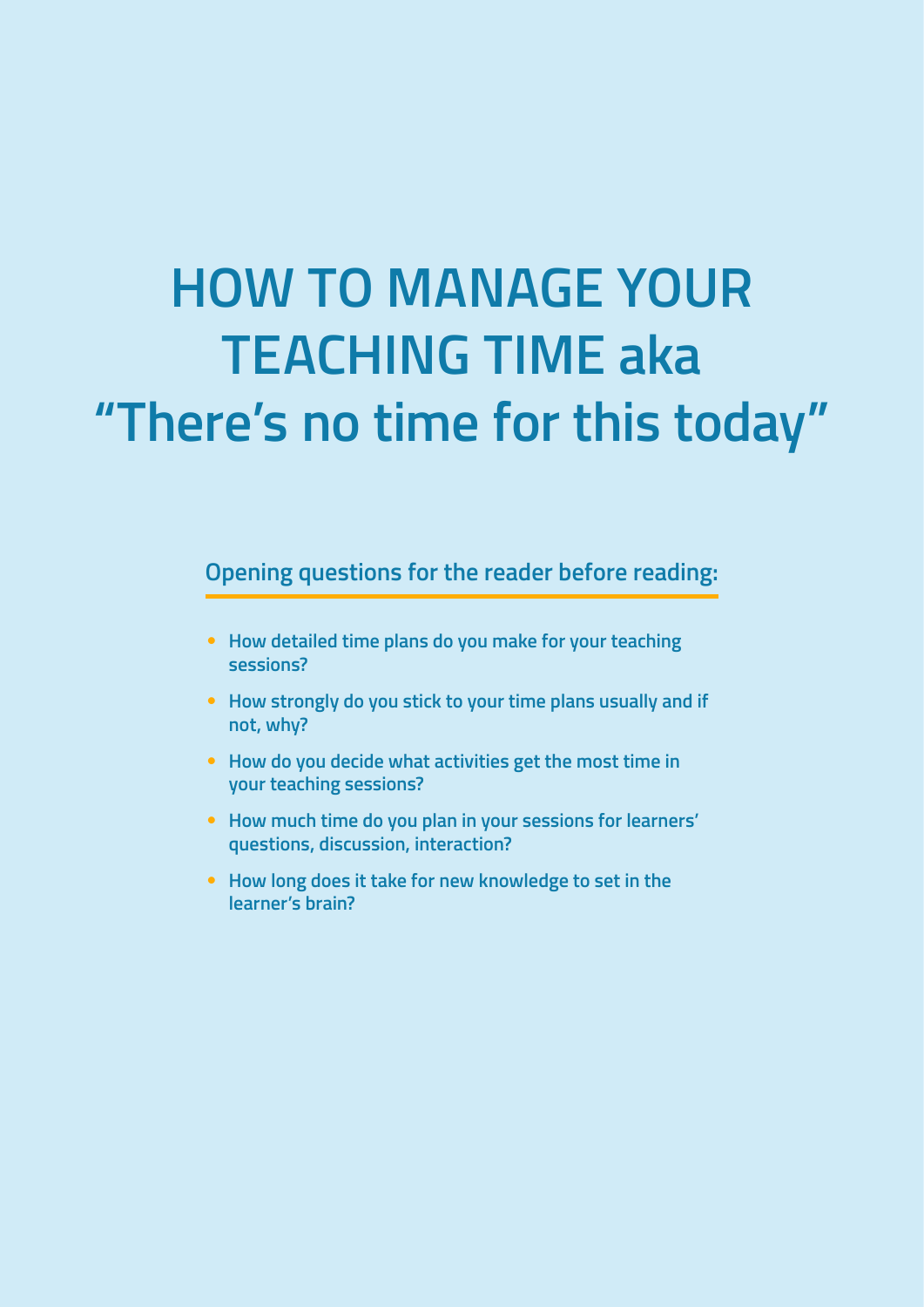Time is always an issue, there is never enough time to go deeper into the topics, for the learners to fully understand them. How can we deal with the constant problem of time running out?

First thing is probably to accept the fact that we will always be running out of time and there will always be topics that didn't get discussed at the session. Even if we plan more time, we will simply find more things to discuss. And this is not necessarily a bad thing. The feeling of wanting to know more, ask more, discuss more is actually something that we aim for in learning situations, so sparking that interest and getting the feeling of "I don't know enough of this" is a good outcome. This means that learners might be willing to go and learn more about the topic themselves later on.

Maybe what we need to change is our expectations and relationship with time, especially how we use the time in our teaching sessions. In the end managing time means managing the content you teach and how you teach it.

#### **Some thoughts on time:**

- The most important is to address issues that are **on learners' minds** during the session, when they are thinking about the topic at hand. It's better to dig deeper into something that learners don't understand and are eager to discuss, rather than run through everything you planned and maybe lose your learners' attention/interest in the process.
- At the same time we don't have to follow all the ideas that learners have. For some topics that get too big or detailed, we can say that this would need a separate session (time) on its own, giving specific reasons for it, maybe some resources where to look for more info. It is the balance to find what aspects of the topic can be discussed so that learners can think about the elements they are interested in and at the same time keep within in the general topic you wanted to tackle.
- It is very difficult to actually change someone's mind in only one hour or less (it's simply how our brain works), which is the time often given to us for presentations, especially when we also don't have time to create proper connection with our participants (for example in online contexts). But even if we cannot make people accept new knowledge, we can always use this time to **get to know their thoughts** and pre-existing knowledge on the topic. Even in online workshops, we can ask questions through polls or chat and that at least gives us a better sense of how our audience perceives this topic and we can use this information in the future.
- As educators we tend to overcrowd our sessions with our own knowledge and content, where there is not much room for the learners to digest the new information (to encode it). Depending on the context and specific nature of the lesson, the time allocation could be different, but it could be good to plan around **2/3 of your time for discussion** and questions of the learners with possibilities to discover and construct new knowledge, and  $\frac{1}{2}$  for your own talk and expert information. Remember, the brain is not a voice recorder, it needs time to connect new information with existing pre-knowledge and if needed, start reconstructing incorrect ideas.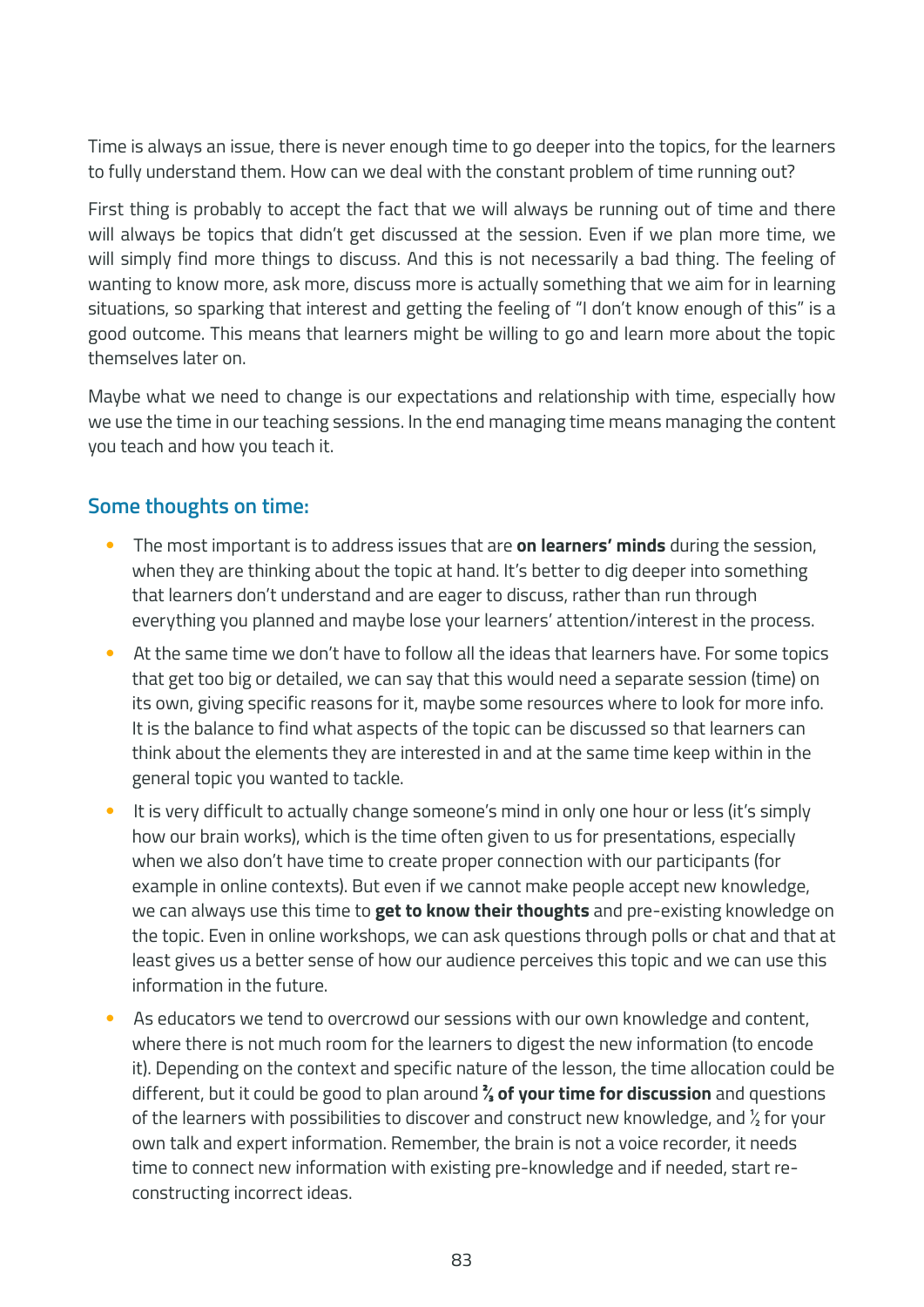Our experience of the flow of time is subjective depending on how we feel about the situation we are in. As educators we usually sense it a bit differently than our learners. If the topic is new to them, then they need the pace of the lesson to be **much slower** than to us, the experts, because they process that information more slowly. Also, when we get a little bit nervous, we tend to start speaking faster. So although we might feel that there is so much we need to cover in one session, we actually need to take a slower pace so that the learners would be able to follow us. Asking more questions instead of simply providing information is a good way for slowing down, as it both helps to see where learners might be struggling and it also can calm us, and our speed of talking gets slower. On how to design questions to ask from your learners, you can check the *Why are questions important?* chapter.

### **Time and the basic psychological needs**

Time is tricky because pressing with time can also be a form of control and can suppress the learners' need for autonomy, because they need to feel there is time for their questions and confusions. They need time to think and discover the answers, solutions and ideas themselves, in other words, to deeply understand. Then again, a commonly agreed and set timeframe also offers structure in the learning setting and that supports the feeling of competence – the feeling that I know what is going on. So perhaps we should see **time management more as a dialogue** between the educator and learners:

- If there is an interesting discussion going on and time is running out, the educator can pause for the moment and ask whether everyone would prefer to stay a bit longer in the session to finish the discussion or finish on time, so that the learners themselves can decide what is more important at that moment. This might also mean continuing the discussion later and that in turn could mean changing the initial plan of the educator.
- Depending on the possibilities, the educator could also offer choices on which specific topic to continue within the broader topic at hand. For example, if there are different interesting questions being discussed, the educator could give the learners the option to vote which they want to discuss and which the educator could later provide written information on.
- In all this it's also important to explicitly communicate and explain this way of teaching and managing time to the learners and why it is done differently than perhaps what they are used to.

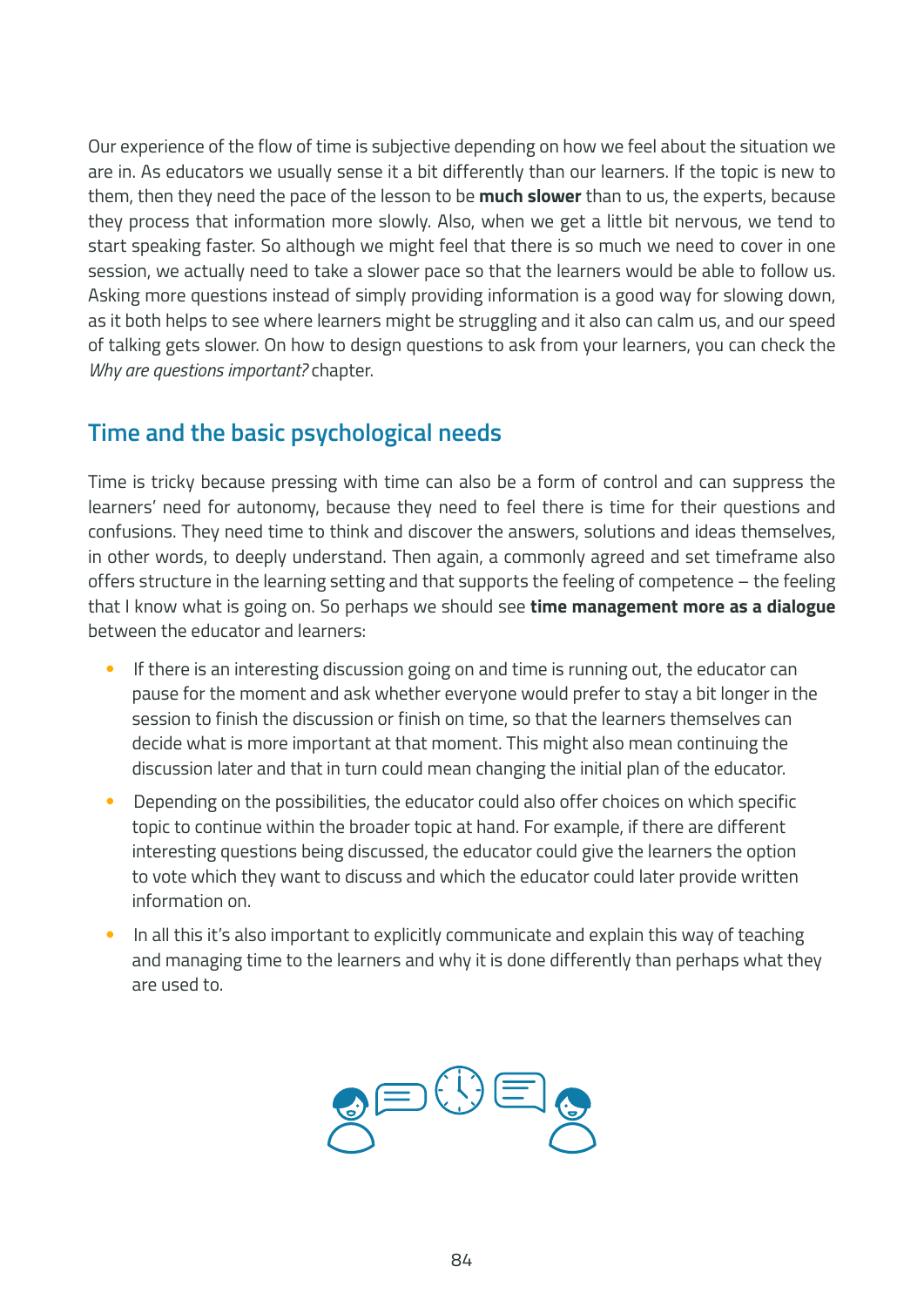#### **Some tips for a better relationship with time**

• Don't overcrowd your session with information. The aim of the session is not to run through all the slides that you had but to help people learn new things. Learners need to feel that they have time to think and learn. So we as educators should adapt ourselves to their pace, not them to our pace.



- Time is precious for both you and the learners, so make it meaningful for both. Ask your learners what they want to know. If you teach them something they are interested in, then it's also time better spent for you.
- Accept that there will always be a level of unexpectedness in your teaching sessions. Accept that you will not be able to talk about all the important things you wanted. Once we start to let go of that need for control, we also become more relaxed, more interested in what our learners actually think about things and our teaching becomes more deep and meaningful. And paradoxically we may end up actually teaching much more.
- If you use slides, you can plan them not as a final structure for your session, but as a pool of information on your topic that you can pick based on the needs and interests of the learners – information that you can either skip or add, depending on how the discussion goes.
- For how to plan time for different activities in your session you can check the example learning session format in the *Trainer's checklist.*

## **FREQUENTLY ASKED QUESTIONS**

Before reading the answer, think to yourself: **how would you answer this?**

**What if learners themselves get anxious around time and expect the educator to "finish all the slides" so they could get all the information planned for the session?**

As we are so used to workshops being about "passing on the information" and just following the slides of the educator, the feeling of not seeing all of those slides can create some disappointment. But this is again one of the learning illusions. Having seen all the slides and actually learning the topic that was on the slides are of course not the same things. This is something that us as the educators probably need to explain explicitly: we have the structure, general idea and expert knowledge of the topic, but we are here for the learners, their interests and their pace and that can mean not talking about all the planned topics, but making sure that what gets talked about, is discussed thoroughly and made sure that everyone understands it.